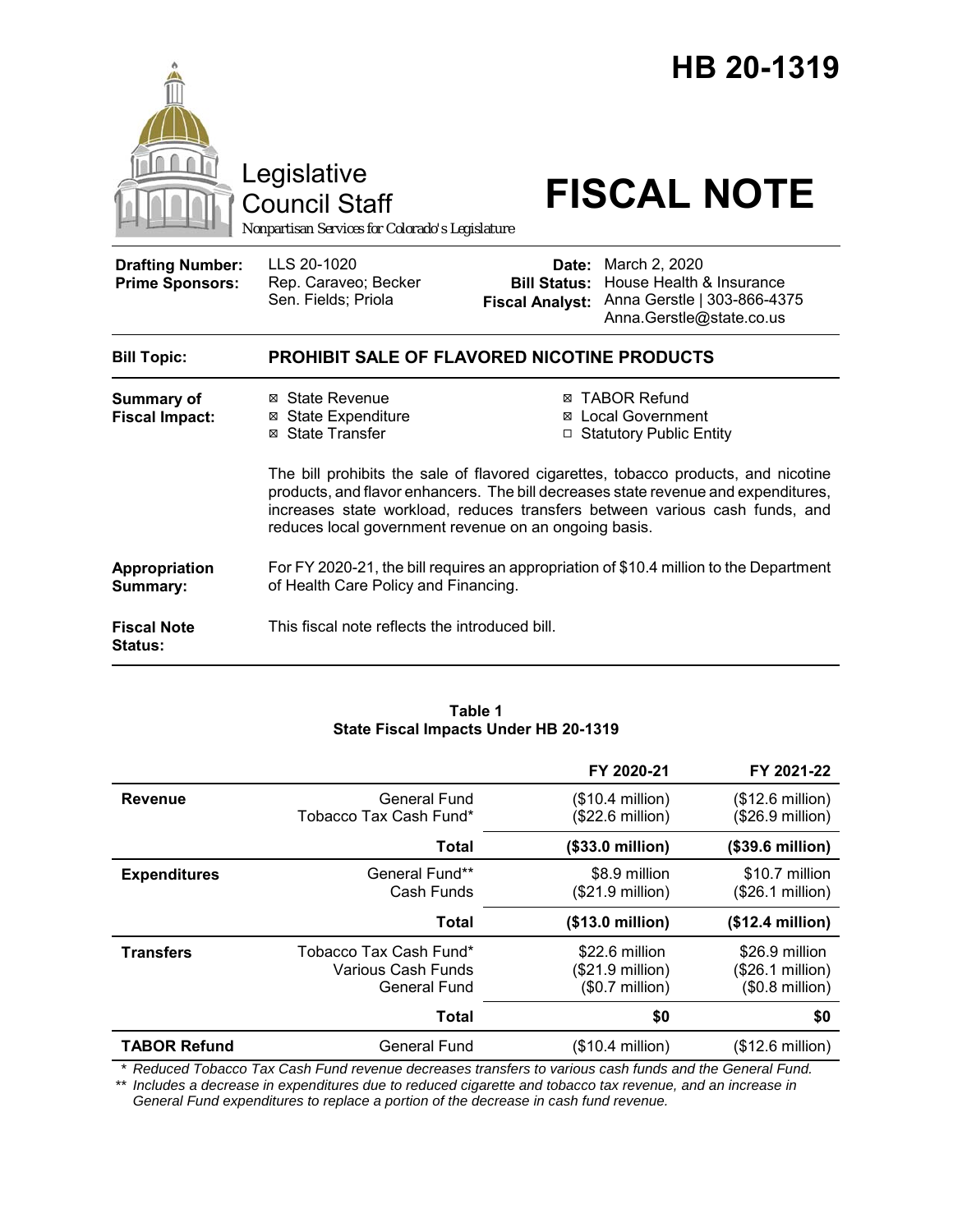## **Summary of Legislation**

The bill prohibits retailers from selling, offering for sale, or otherwise providing flavored cigarettes, tobacco products, nicotine products, or flavor enhancers, beginning September 1, 2020. Flavored products include those that impart a taste or smell other than that of tobacco, including menthol, mint, wintergreen, fruit, herb, and spice, among other flavors.

The bill establishes a rebuttable presumption that a cigarette, tobacco product, nicotine product, or flavor enhancer is flavored if the retailer, manufacturer, employee, or agent has made a public statement or claim, uses any text or image on the product label, package, or signage, or has taken any action towards consumers that would indicate that the product has a taste or smell other than that of tobacco.

The Liquor Enforcement Division in the Department of Revenue has the authority to enforce the ban. The bill establishes the following fine schedule for violations:

- \$250 for the first violation within a 24 month period;
- \$500 for the second violation within a 24 month period;
- \$1,000, and the retailer is prohibited from selling cigarette, tobacco, or nicotine products at the location for seven days, for the third violation within a 24 month period;
- between \$1,000 and \$15,000, and the retailer is prohibited from selling cigarette, tobacco, or nicotine products at the location for 15 days, for the fourth violation within a 24 month period; and
- \$15,000, and the retailer is prohibited from selling cigarette, tobacco, or nicotine products at the location for at least one year, for the fifth or subsequent violation within a 24 month period.

# **Background**

**Statutory tax revenue.** Colorado assesses a tax of \$0.01 per cigarette (\$0.20 per pack of 20) and an excise tax of 20 percent on non-cigarette tobacco products. This tax revenue is subject to TABOR and is deposited in the General Fund. Of statutory cigarette tax revenue, 27 percent is allocated to local governments based on the cigarette consumption in each jurisdiction. Based on the December 2019 Legislative Council Staff forecast, revenue from statutory cigarette and tobacco taxes is expected to total \$129.3 million in FY 2020-21.

**Amendment 35 tax revenue.** Pursuant to Amendment 35, Colorado assesses a tax of \$0.032 per cigarette (\$0.64 per pack of 20), and an excise tax of 20 percent on non-cigarette tobacco products. This tax revenue is exempt from TABOR and deposited in the Tobacco Tax Cash Fund, which is allocated as follows:

- 46 percent to the Health Care Expansion Fund;
- 19 percent to the Primary Care Fund;
- 16 percent to the Tobacco Education Programs Fund;
- 16 percent to the Prevention, Early Detection, and Treatment Fund; and
- 3 percent to the General Fund, which is further distributed for health related services, local governments, immunization programs, Child Health Plan Plus (CHP+), and other state programs.

Based on the December 2019 Legislative Council Staff forecast, revenue from Amendment 25 cigarette and tobacco taxes is expected to total \$56.3 million in FY 2020-21.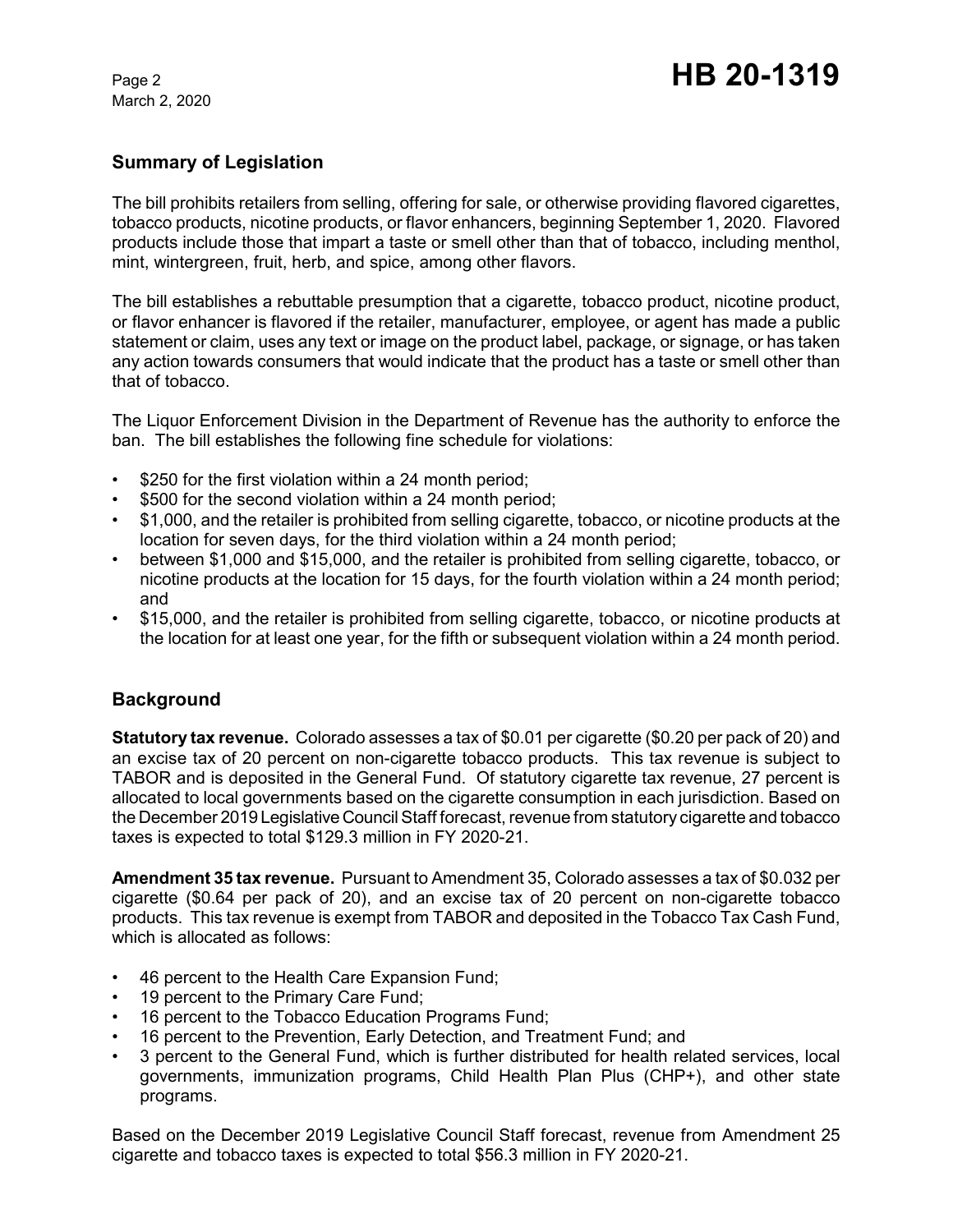#### **State Revenue**

The bill decreases state revenue by \$33.0 million in FY 2020-21 and \$39.5 million in FY 2021-22. The revenue decrease is the net result of decreasing cigarette and tobacco tax revenue and increasing fine revenue.

**Tax revenue.** The bill is expected to decrease state tax revenue by \$33.0 million in FY 2020-21 and \$39.6 million in FY 2021-22 and subsequent years. The bill is expected to decrease cigarette and tobacco product consumption, thereby decreasing revenue from excise taxes levied on these products. The revenue decrease will affect statutory tax revenue credited to the General Fund and constitutional tax revenue credited to the Tobacco Tax Cash Fund as shown in Table 2. The General Fund revenue decrease represents tax revenue subject to TABOR, while the cash fund revenue decrease represents voter-approved, TABOR-exempt revenue collected pursuant to Amendment 35. The impact for FY 2020-21 is prorated to reflect the September 1, 2020, effective date for the ban on flavored products.

|                                    | FY 2020-21           | FY 2021-22                |
|------------------------------------|----------------------|---------------------------|
| <b>General Fund</b>                |                      |                           |
| Cigarette Tax                      | $(\$5.2$ million $)$ | $(S6.1 \text{ million})$  |
| <b>Tobacco Products Tax</b>        | $($5.2$ million $)$  | $(\$6.5$ million)         |
| <b>General Fund Total</b>          | (\$10.4 million)     | (\$12.6 million)          |
| <b>Tobacco Tax Cash Fund</b>       |                      |                           |
| Cigarette Tax                      | (\$17.3 million)     | $(S20.3$ million)         |
| <b>Tobacco Products Tax</b>        | $($5.3$ million $)$  | $(\$6.6$ million)         |
| <b>Tobacco Tax Cash Fund Total</b> | (\$22.6 million)     | $($26.9 \text{ million})$ |
| <b>Total Tax Revenue Impact</b>    | (\$33.0 million)     | (\$39.6 million)          |

| Table 2                                  |  |  |  |  |  |
|------------------------------------------|--|--|--|--|--|
| State Tax Revenue Impacts of HB 20-1319* |  |  |  |  |  |

*\*Totals may not sum due to rounding.*

*Assumptions.* Tobacco product manufacturer filings with the U.S. Securities and Exchange Commission indicate that menthol cigarettes and other flavored cigarettes account for between 25 percent and 30 percent of national cigarette sales, and research suggests that this share is higher for non-cigarette tobacco products, especially smokeless tobacco. A subset of flavored product consumers are expected to migrate to unflavored products. However, data are not available on how many people will migrate to unflavored products, as similar policies in other states have been adopted only recently, and policies adopted by local governments are likely result in purchases made in nearby jurisdictions. As a result, the fiscal note assumes that cigarette consumption will decrease by 20 percent, and that wholesale transactions of other tobacco products will decrease by 25 percent. To the extent that more consumers migrate to unflavored products, revenue will decrease by less than the amount estimated.

Assumed tax revenue decreases are applied relative to projections published in the December 2019 Legislative Council Staff forecast and the Amendment 35 revenue supplement to the forecast.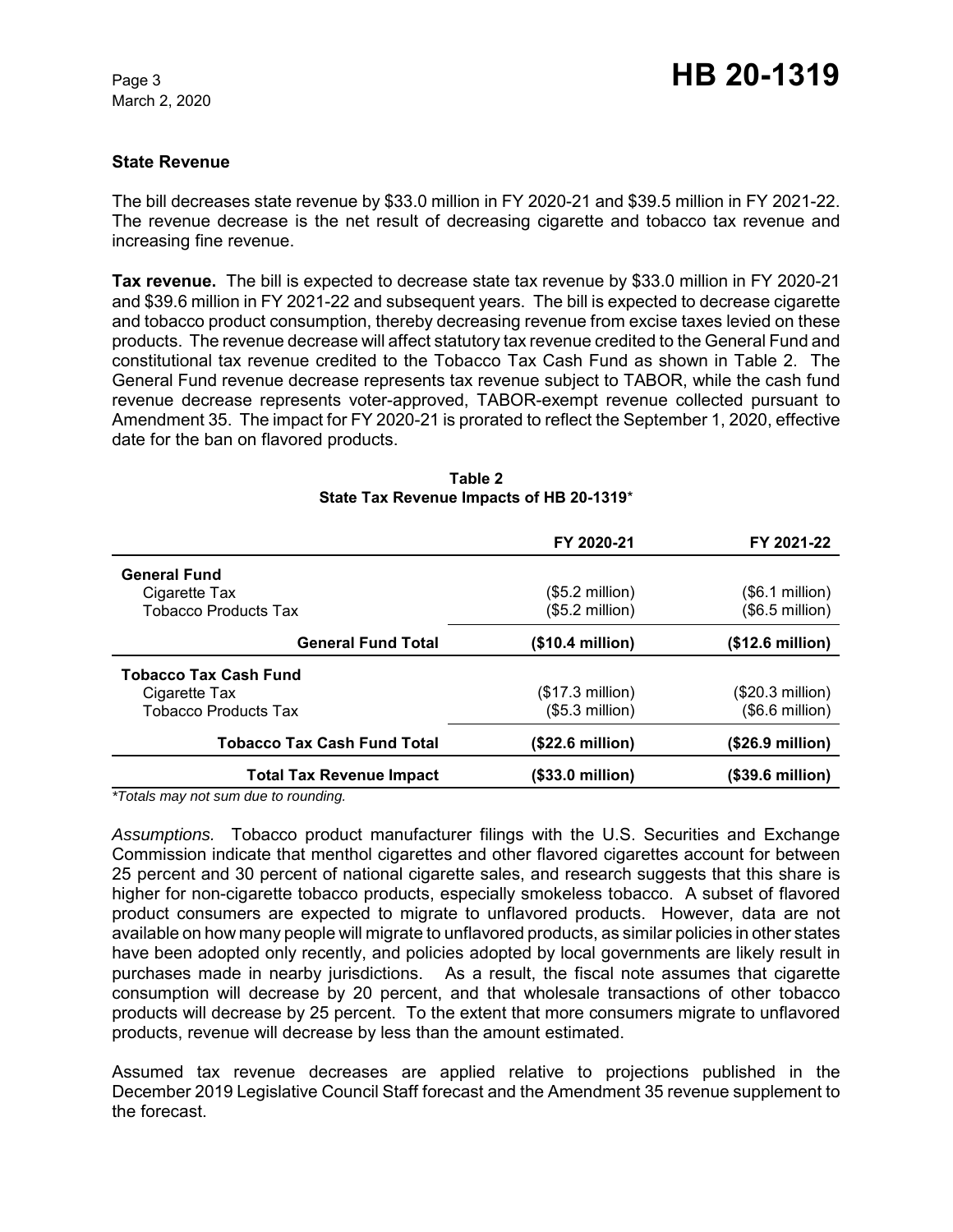*Sales taxes.* Cigarettes, tobacco products, and nicotine products are subject to the 2.90 percent state sales tax. The bill will decrease consumption of these products, which will correspondingly reduce state sales tax revenue. However, it is assumed that the bill will not change overall household saving and consumption patterns, such that decreased sales taxes paid on banned products are expected to be recouped in sales taxes paid on other products. To the extent that overall consumer spending decreases, or that consumers purchase tax-exempt goods instead, General Fund revenue will decrease by a greater amount than estimated.

*Tobacco Master Settlement Agreement.* Colorado receives annual payments from tobacco manufacturers under the Tobacco Master Settlement Agreement (MSA). Payments to the state depend in part on national cigarette consumption. The bill is expected to decrease national cigarette consumption by a minimal amount; therefore, any decrease in Tobacco MSA payments resulting from the bill is likewise assumed to be minimal.

**Fine revenue.** The bill increases state fine revenue from violations of the prohibition on the sale of flavored tobacco, nicotine, and cigarette products by at least \$40,000. The fiscal note assumes that most retailers will abide by the bill's provisions. Under current law, about 8 percent of compliance checks at retailers result in a violation. Assuming the same percentage of checks result in fines for first-time violations, revenue will increase by \$40,000. Revenue will increase in subsequent years if retailers commit subsequent violations within a 24 month period. Fine revenue is deposited in the General Fund.

### **State Transfers**

Under current law, constitutional cigarette and tobacco excise taxes credited to the Tobacco Tax Cash Fund are distributed to two cash funds in the Department of Health Care Policy and Financing, two cash funds in the Department of Public Health and Environment, and the General Fund. Because the bill reduces tax revenue credited to the Tobacco Tax Cash Fund, it is expected to correspondingly reduce these transfers. Table 3 presents the bill's impact on transfers for FY 2020-21 and FY 2021-22.

|                                                   | FY 2020-21        | FY 2021-22        |
|---------------------------------------------------|-------------------|-------------------|
| <b>Transfers from the Tobacco Tax Cash Fund</b>   |                   |                   |
| Health Care Expansion Fund (HCPF)                 | $($10.4$ million) | $($12.4$ million) |
| Primary Care Fund (HCPF)                          | $($4.3$ million)  | (\$5.1 million)   |
| Tobacco Education Programs Fund (CDPHE)           | $($3.6$ million)  | $($4.3$ million)  |
| Prevention, Detection, and Treatment Fund (CDPHE) | $($3.6$ million)  | $($4.3$ million)  |
| <b>General Fund</b>                               | $($0.7$ million)  | $($0.8$ million)  |
| <b>Total Transfers</b>                            | (\$22.6 million)  | (\$26.9 million)  |

**Table 3 State Transfer Impacts of HB 20-1319**

*\*Totals may not sum due to rounding.*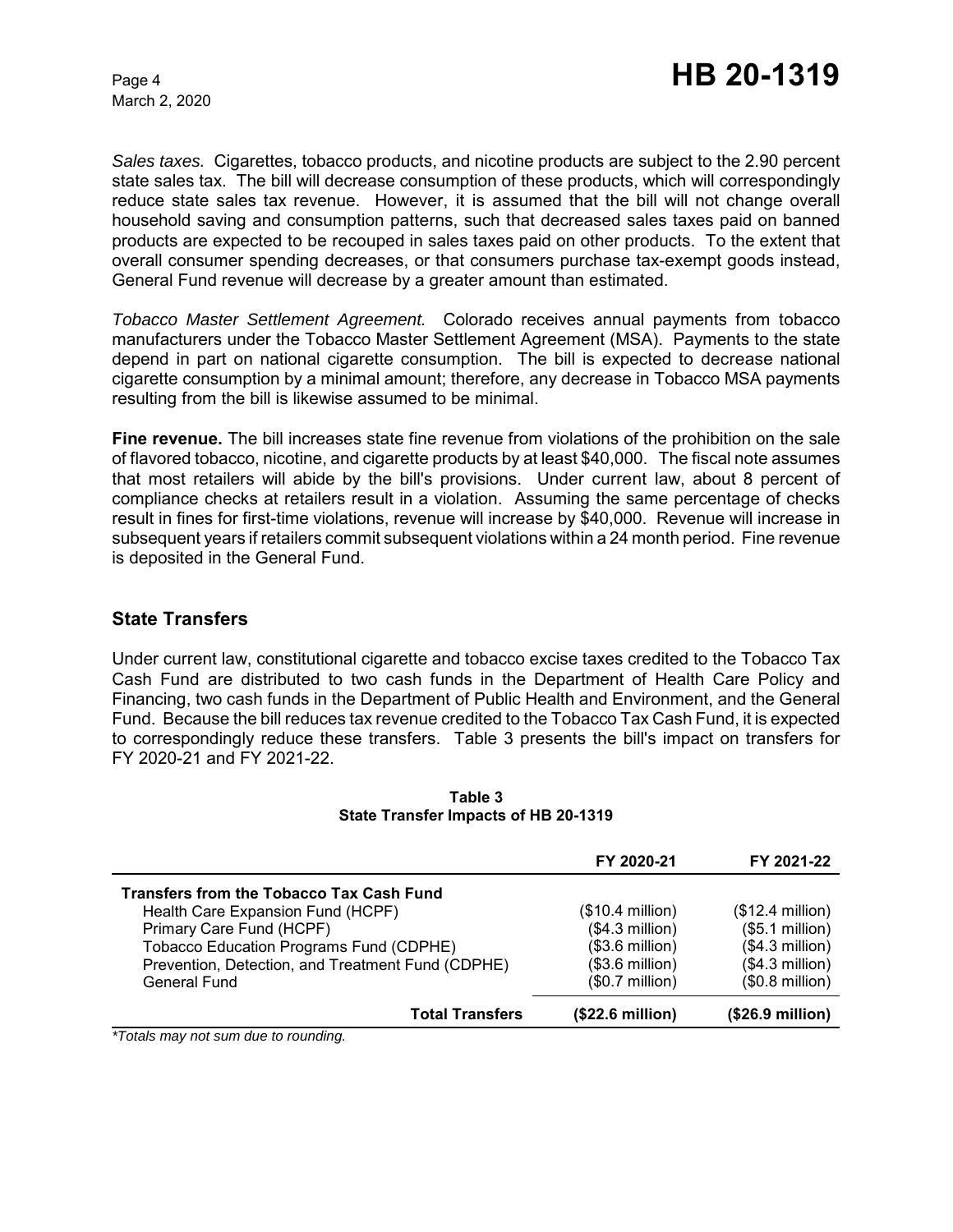## **State Expenditures**

The bill results in a net decrease in state expenditures of \$13.0 million in FY 2020-21 and \$15.4 million in FY 2021-22. The change is the result of the decrease in tax revenue discussed above and increased expenditure from the General Fund to replace a portion of reduced cash fund revenue transferred to HCPF. It also increases workload for the Department of Revenue and the Judicial Department. Specific impacts are listed in Table 4 and discussed below.

|                                                                | FY 2020-21     | FY 2021-22     |
|----------------------------------------------------------------|----------------|----------------|
| <b>Reduced Cash Fund Expenditures</b>                          |                |                |
| HCPF - Health Care Expansion Fund                              | (\$10,399,833) | (\$12,385,500) |
| <b>HCPF - Primary Care Fund</b>                                | (\$4,295,583)  | (\$5,115,750)  |
| CDPHE - various programs                                       | (S7, 234, 667) | (\$8,616,000)  |
| <b>Reduced General Fund Expenditures</b>                       |                |                |
| General Fund - Local government distributions                  | (\$1,462,500)  | (\$1,715,625)  |
| <b>Increased General Fund Expenditures</b>                     |                |                |
| HCPF - Replace revenue to Health Care<br><b>Expansion Fund</b> | \$10,399,833   | \$12,385,500   |
| <b>Total Cost</b>                                              | (\$12,992,750) | (\$15,447,375) |

#### **Table 4 Expenditures Under HB 20-1319**

**Department of Revenue.** The bill increases workload and potentially increases costs for the Liquor Enforcement Division in the Department of Revenue to enforce the ban. The division currently completes about 2,000 compliance checks per year at tobacco, nicotine, and cigarette retailers related to sales to minors. Enforcement of the ban on flavored products will be included in currently completed compliance checks. Workload will also increase to provide training for investigators.

The division may incur costs related to the confiscation, transportation, and recycling of prohibited products. No information is currently available on these potential costs; the fiscal note will be updated if more information becomes available. It is expected that additional resources will be requested through the annual budget process, if needed.

*Legal services.* The Department of Revenue requires additional legal services hours to conduct rulemaking and handle additional administrative actions related to violations. Legal services are provided by the Department of Law. No change in appropriations is required.

**Health Care Policy and Financing.** As listed in Table 3, the Department of Health Care Policy and Financing receives transfers from the Tobacco Tax Cash Fund that fund a portion of several programs, including Medicaid, CHP+, and services funded through the Primary Care Fund. The bill will reduce the funding available for those programs by at least \$15.1 million in FY 2020-21. Of that amount, \$10.4 million is from the Health Care Expansion Fund, which will require additional funding from the General Fund to replace the lost revenue. In future years, it is assumed that this funding will be adjusted through the annual budget process based on the actual reduction in revenue that occurs.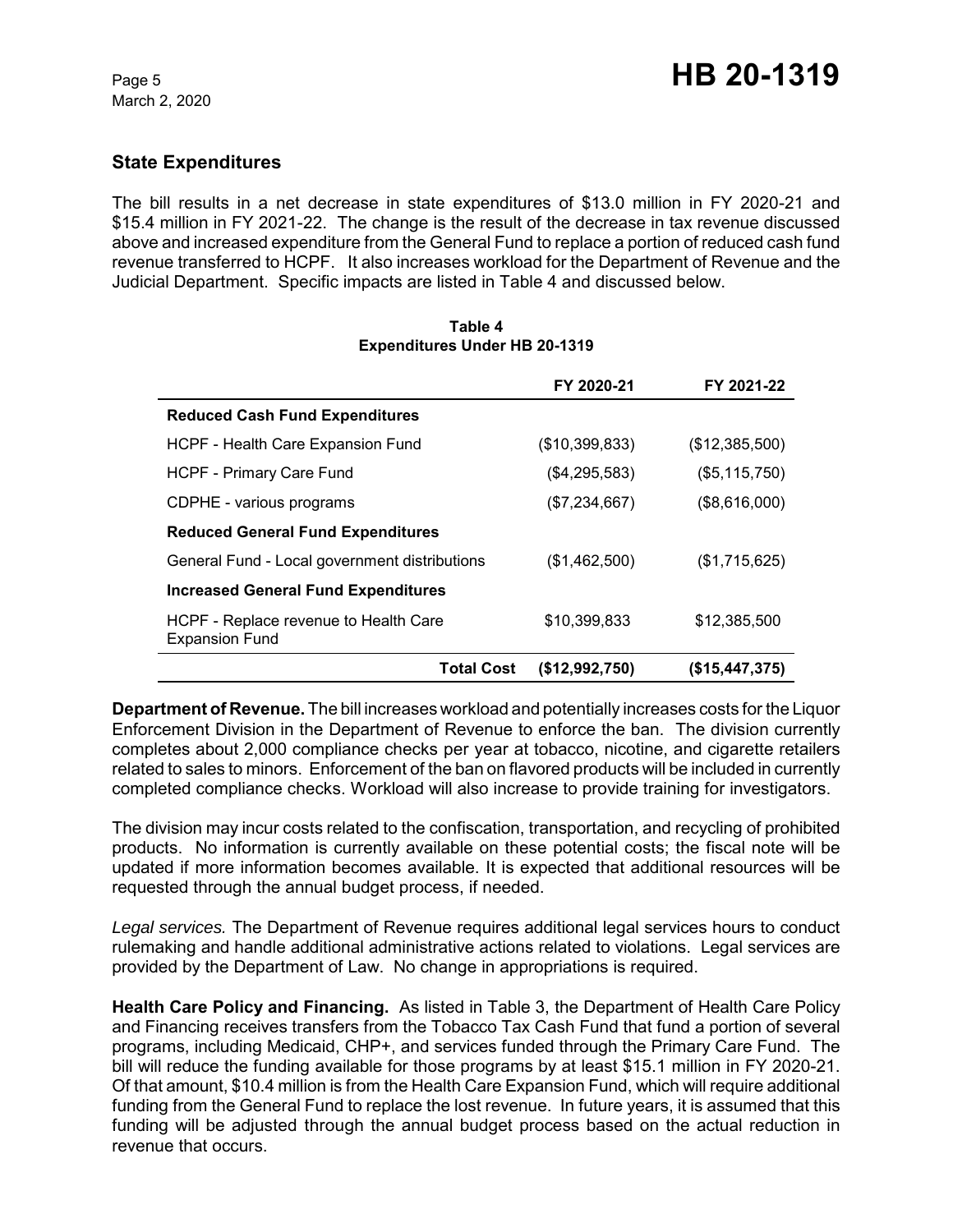**Colorado Department of Public Health and Environment.** As listed in Table 3, the Department of Public Health and Environment receives transfers from the Tobacco Tax Cash Fund that fund all or a portion of several programs. The bill will reduce the funding available for the following programs by \$7.2 million in FY 2020-21, varying by program: the State Tobacco Education and Prevention Partnership; the Cancer, Cardiovascular and Pulmonary Disease Grants Program; the Office of Health Equity Grants Program; the Immunization Program, and the Women's Wellness Connection Breast and Cervical Cancer Screening Program.

**Distributions to local governments.** The bill decreases state cigarette rebate distributions to local governments by \$1.5 million in FY 2020-21 and \$1.7 million in FY 2021-22 and subsequent years. Under current law, about 27 percent of statutory cigarette tax revenue credited to the General Fund is distributed to local governments. Because the bill decreases cigarette tax revenue, it also decreases this distribution. The distribution occurs pursuant to statute and no change to appropriations is required.

**Other state agencies.** The bill decreases state expenditures on any other state programs that receive funding from cigarette and tobacco tax revenue that is deposited into the General Fund.

**Judicial Department.** To the extent that retailers challenge an agency decision to assess a fine or a prohibition on sale, the bill increases workload in the trial courts in the Judicial Department. Any increase is expected to be minimal.

**TABOR refunds.** The bill is expected to decrease state General Fund obligations for TABOR refunds by \$10.4 million in FY 2020-21 and \$12.6 million in FY 2021-22. Under current law and the December 2019 Legislative Council Staff forecast, the bill will correspondingly decrease the amount refunded to taxpayers via sales tax refunds made available on income tax returns for tax years 2021 and 2022, respectively. A forecast of state revenue subject to TABOR is not available beyond FY 2021-22.

### **Local Government**

The bill decreases state General Fund distributions to local governments via the statutory cigarette tax rebate by an estimated \$1.5 million in FY 2019-20 and \$1.7 million in FY 2020-21. Distributions are allocated based on consumption in the local jurisdiction; as a result, the revenue impact to local governments will vary based on changes in consumption patterns.

The bill will also decrease revenue for municipal governments that impose excise taxes on cigarettes and tobacco products. Across all local governments, the bill is not expected to decrease total sales tax revenue; however, individual local governments may experience revenue increases or decreases as local economies respond to the ban on flavored tobacco products.

### **State Appropriation**

For FY 2020-21, the bill requires an appropriation of \$10,399,833 from the General Fund to the Health Care Expansion Fund. In addition, departments that receive transfers may require adjustments to various line items in the Long Bill.